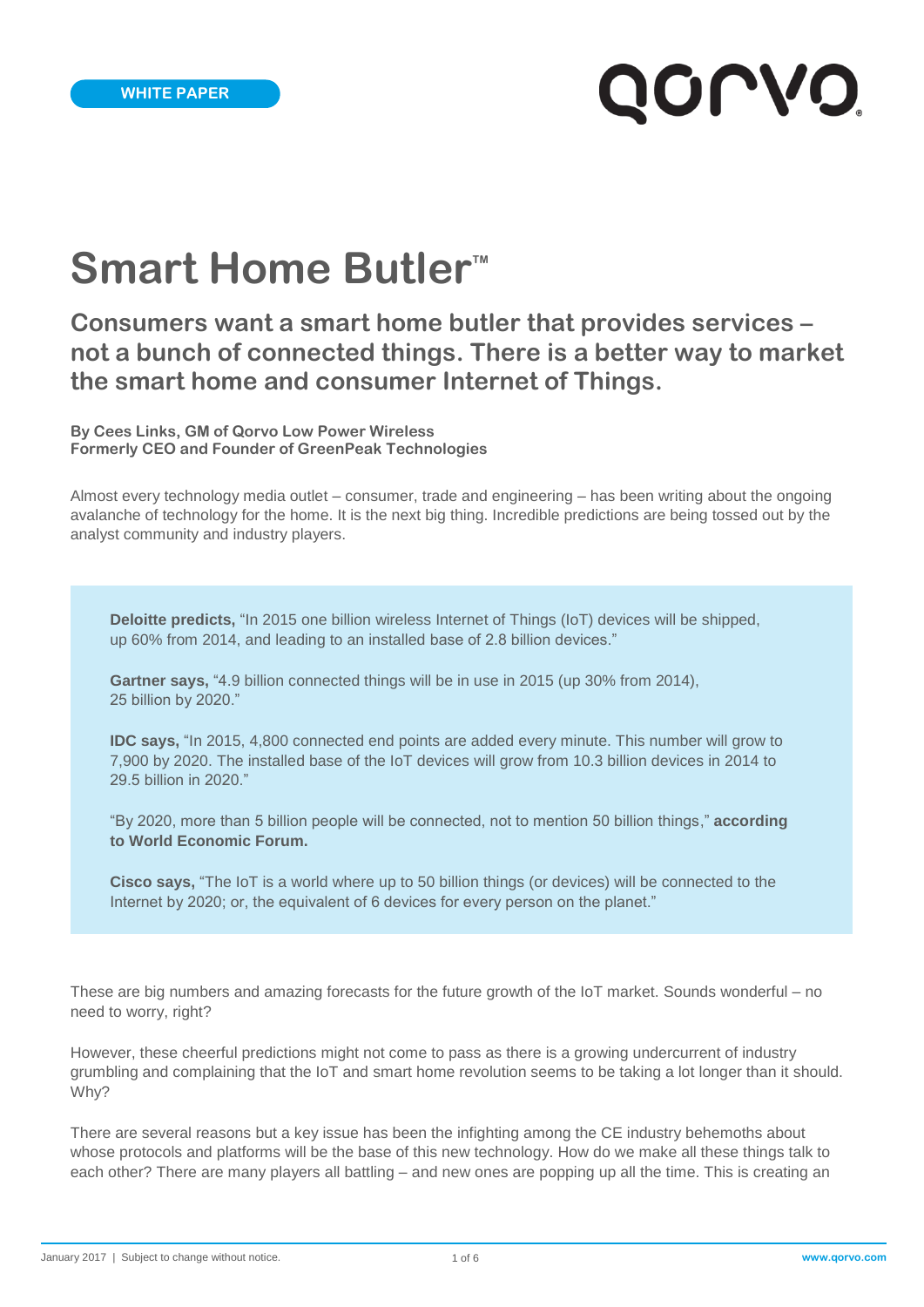

atmosphere of uncertainty and mistrust. As a result, the device makers and the solution providers are confused and don't know which way to turn.

Whose technology protocols should these manufacturers incorporate into their gear? Should they adopt ZigBee®, Apple's HomeKit, Allseen Alliance/AllJoyn, or Intel's Open Interconnect Consortium? Other 802.15.4 technologies? There are too many competing choices.



Instead, to protect against future technology changes, maybe the device makers should design in wireless connectivity chips and software that will work with a variety of protocols? That's complicated and expensive.

Also, as you can imagine, if the device, appliance and system developers are confused about future directions, the actual end users and application designers are even more bewildered.

This market battle that is slowing down the adoption of the IoT has been covered by the various pundits and analysts covering this emerging market.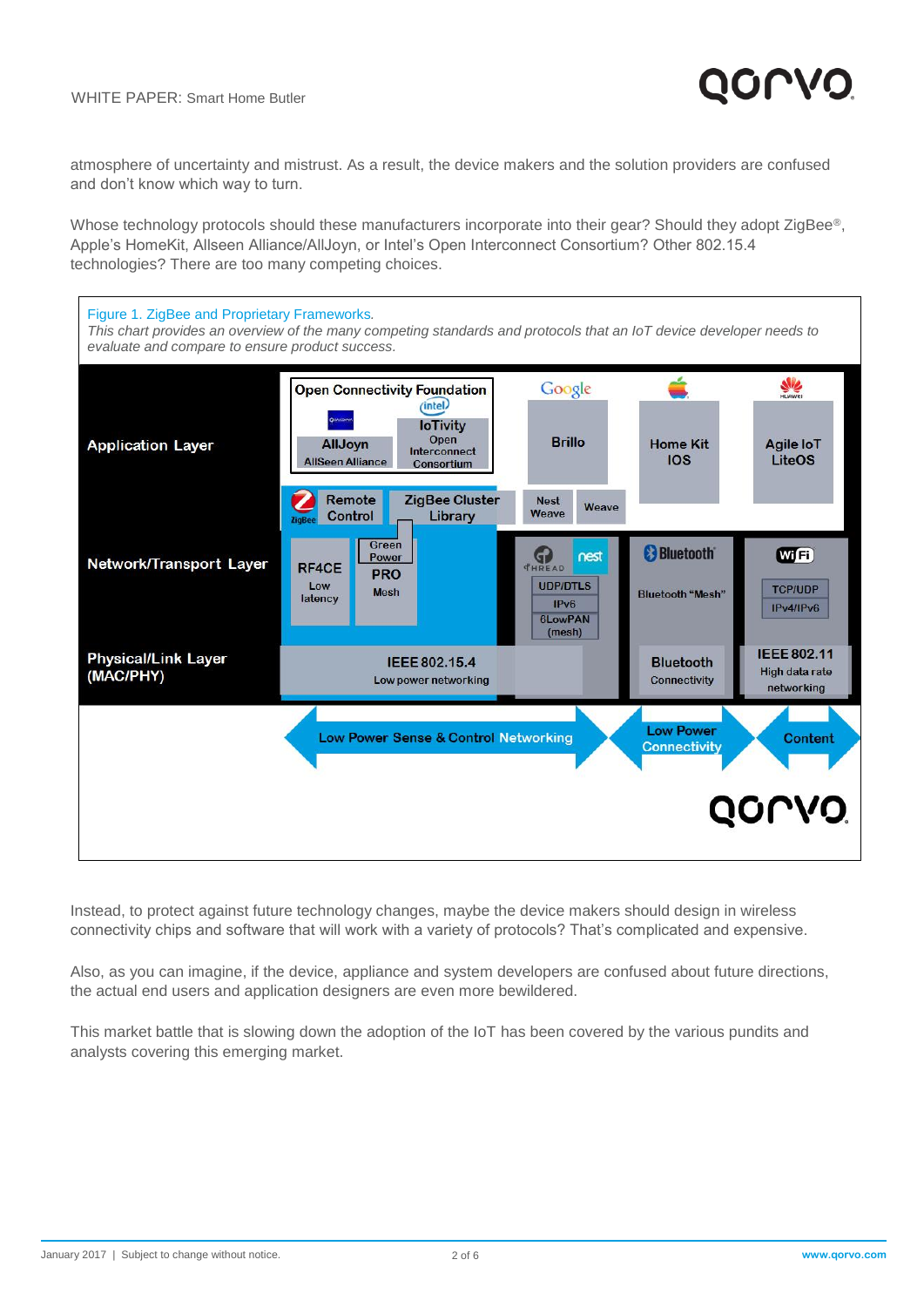

#### **Do Consumers Really Want an IoT?**

Another reason why the smart home revolution seems to be taking much longer is the fact that the terms themselves – smart home and IoT – are ill conceived and not really very appropriate.

Too many people – industry leaders, media, analysts, and end users – have confused the concept of "smart" with "connected." Most devices – labeled "IoT" or "smart" – are simply connected devices. Just connecting a device to the internet so that it can be monitored and controlled by someone over the web using a smartphone is not smart. Yes, it may be convenient and time saving, but it is not "smart."

Smart means intelligence. Smart means the device and solution can analyze the incoming data and then make a decision, to control or activate a device within the home or facility – without having a human being required to press the on/off button. Most current so-called smart devices are little more than internet-enabled remote controls.

In the home, "smart" means a network of sensors in the house that measures and monitors the environment – more than just "what is the temperature?" This can include who is in the home, where they are in the home, and what the "normal" activity is in the home at that particular day and time. And then, by using intelligence and information that the system has learned about the residents, it makes a decision whether to open



Figure 2. A "personal online coach" *is what is needed to transform health* 

windows; turn on or off the heating, air conditioner, lights or entertainment system; to activate the security system; and so on. If there is a leak in the water system, it turns off the water and notifies a repair person.

What about the so-called wearables? Many people are currently strapping "smart" bands on their arms that monitor their health and condition. However, these are not smart. If they were truly smart, the bands would transmit their data to a personal online coach that would interpret the data and then provide direction and motivation to the person to change their behavior in order to live a healthier life.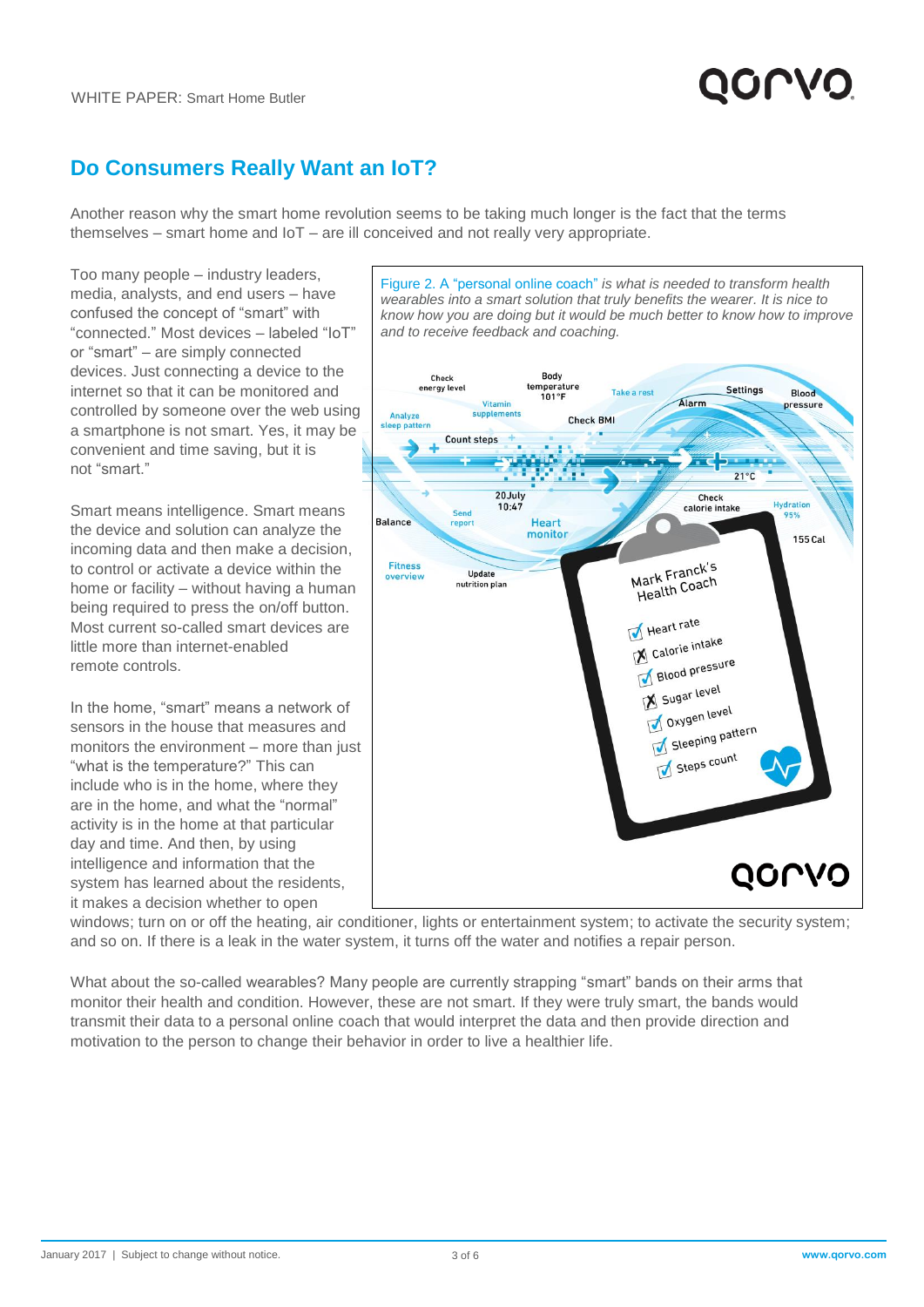

#### **Sell Services – Not Connected Things**

Imagine the concept of a butler. The reason rich people hire someone like a butler is that service professionals are trained to recognize what is happening in the home and to provide the appropriate services. They don't need to be programmed to open the door or turn on the lights.

In a similar way, the industry should market the IoT as an Internet of Services instead of an Internet of Things. Instead of focusing on a smart door lock, a smart windows sensor, an IoT hub or gateway – we should shift our marketing focus to the bigger picture. What can the smart home butler do for us to make our lives safer, easier and more efficient?

Aside from early innovators who will buy and install anything new, despite the expense and difficulty of making it all work, most consumers don't want to buy and install a so-called smart device that requires the user to program and troubleshoot it to get it started. Consumers don't want a product that requires them to constantly monitor and manage it. Instead, the consumer wants smart services that do all of that, automatically and autonomously.

These smart services can include home security, personalized home lighting and environmental control, automated ordering and purchasing of supplies and groceries for the home. Imagine a smart medical service that not only tracks when and how the people in their home take their medicines, but also tracks the volumes and automatically orders refills when the inventory drops. Even better, the smart medical prescription service analyzes the combination of drugs the person takes, comparing it against a database of adverse drug combinations. The medical service could also monitor their vital signs in case any negative or dangerous conditions occur.

Another service, already on the market, is called senior lifestyle solutions. It learns how a senior citizen lives in their home and then sends an alert to their family or caregivers if something in the home changes, e.g., if the senior is not getting out of bed or is not making their breakfast at the usual time.

There are many minor and tedious tasks that we do to maintain our homes and improve our lifestyle that could be outsourced to our "personal smart home butler."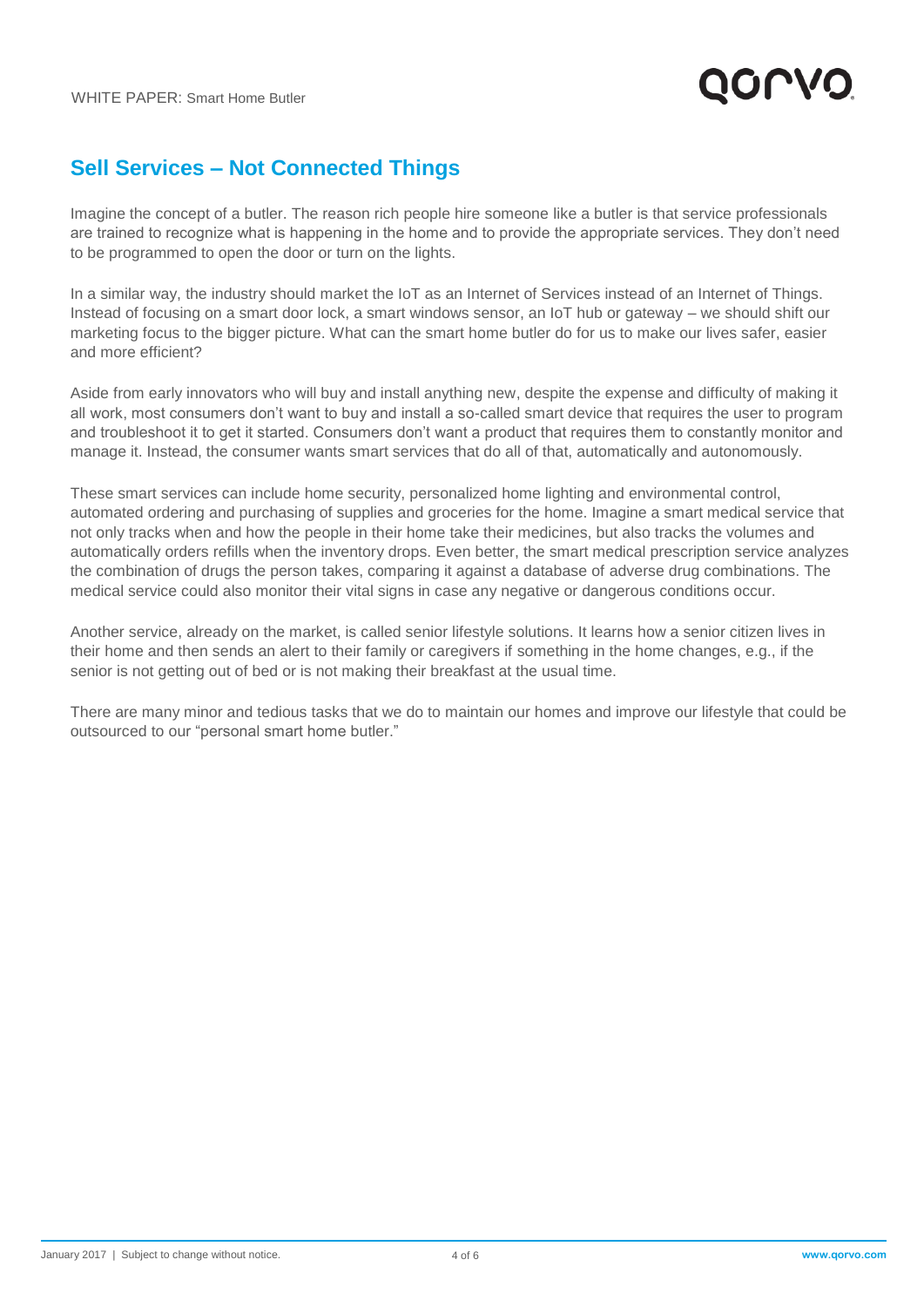### **Smart Home Butler and Service Providers**

By marketing services, instead of connected things, we now open the door to organizations that specialize in delivering services – with technical, environmental and connectivity expertise – to come in and manage these services. Instead of trying to install and maintain it themselves, many consumers would prefer to pay a small fee to a service provider that would install the devices and network, and then manage it for the resident.

Right now, the emerging smart home industry expects the resident to research the various technologies, select the right option, negotiate the best price, take them home, and install the system. Once installed the system has to be programmed, managed and monitored. Most people would prefer paying a small monthly fee so that they would not have to handle that level of complexity.

How to reduce service costs for the consumer? Service providers could install and manage the system for free or inexpensively. To cover the cost of the devices, the cloud intelligence and the entire service, the service provider could collect lifestyle data of the end user – i.e., how the residents live their lives, what is their schedule, what products do they buy, when do they consume the most energy – and then, sell that data. This business concept works well for many web-based businesses – why not enable it for smart home services as well?



It is time to take a new look at how our technology industry approaches and markets the potential of the smart home – the smart IoT. By giving consumers, as well as businesses, governments and corporations what they want – effective service applications and complete managed solutions instead of DIY things – our tech industry can further accelerate the growth of "smart" into the world, thereby making our lives safer, more efficient and more comfortable, all for less cost.